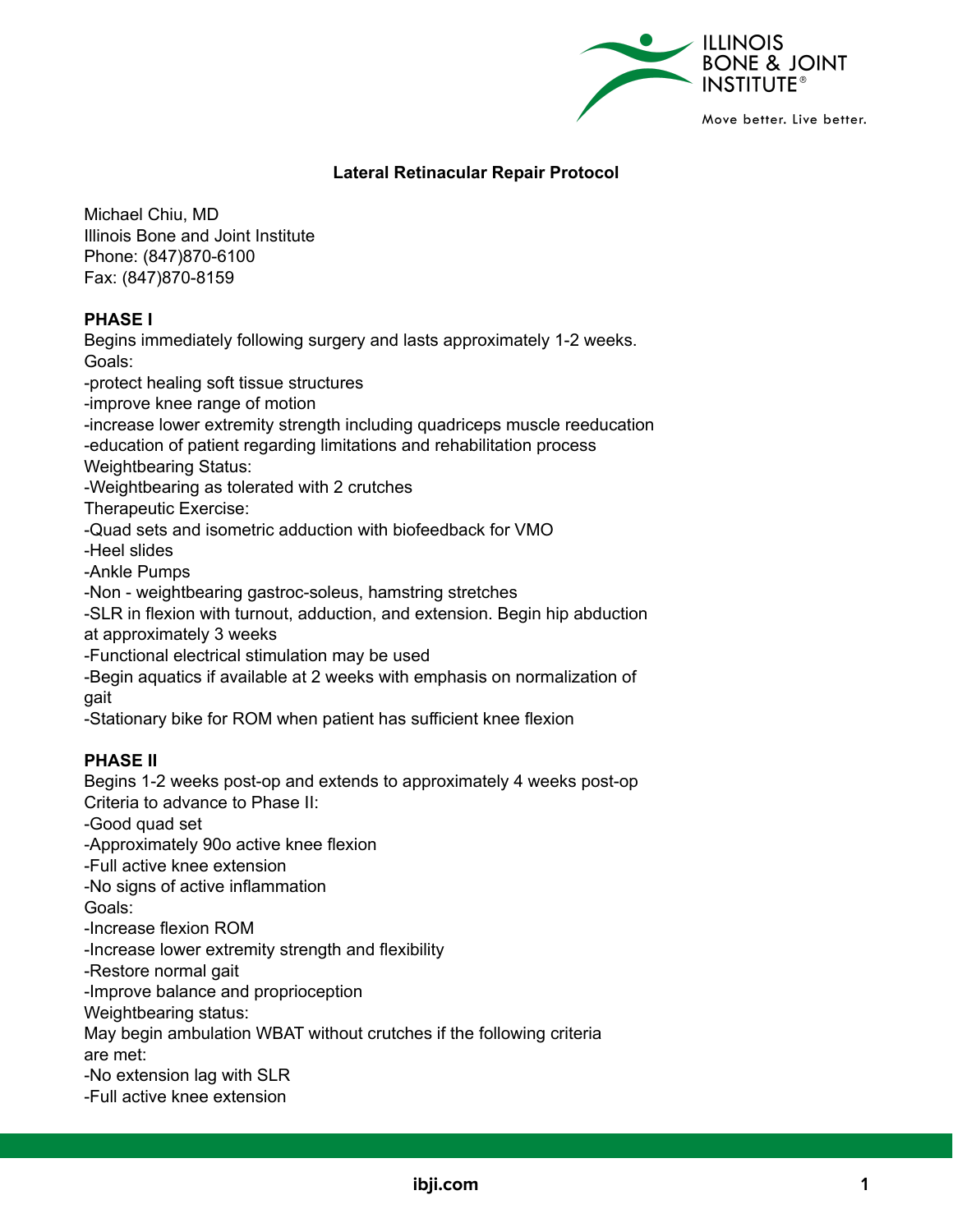

-Knee flexion of 90-100o

-Non-antalgic gait pattern (may ambulate with one crutch or a cane to normalize gait before ambulating without assistive device) Therapeutic Exercise:

-Wall slides from 0-45o knee flexion, progressing to mini-squats -4 way hip for flexion, extension, and adduction

-Closed chain kinetic terminal knee extension with resistive tubing or weight machine

-Calf raises

-Balance and proprioceptive activities

-Treadmill walking with emphasis on normalization of gait pattern

-ITB and hip flexor stretching

# **PHASE III**

Begins approximately 4 weeks post-op and extends through approximately 8 weeks post-op Criteria for advancement to PHASE III: -Normal gait -Good to normal quadriceps strength -Good dynamic control with no evidence of patellar maltracking or instability -clearance by physician to begin more concentrated closed kinetic chain program Goals: -Restore any residual loss of ROM -Continue improvement of quadriceps strength -Improve functional strength and proprioception Therapeutic Exercise: -Quadriceps stretching when full knee flexion has been achieved -Hamstring curl

-Leg press from 0-45o knee flexion

-Closed kinetic chain progression

-Abduction on 4-way hip

-Stairmaster

-Nordic Trac

-Jogging in pool with wet vest or belt

# **PHASE IV**

Begins approximately 8 weeks post-op and extends until patient has returned to work or desired activity.

Criteria for advancement to PHASE IV

-Release by physician to resume full activity

-No patellofemoral or soft tissue complaints

-No evidence of patellar instability

-Necessary joint range of motion, muscle strength, and endurance